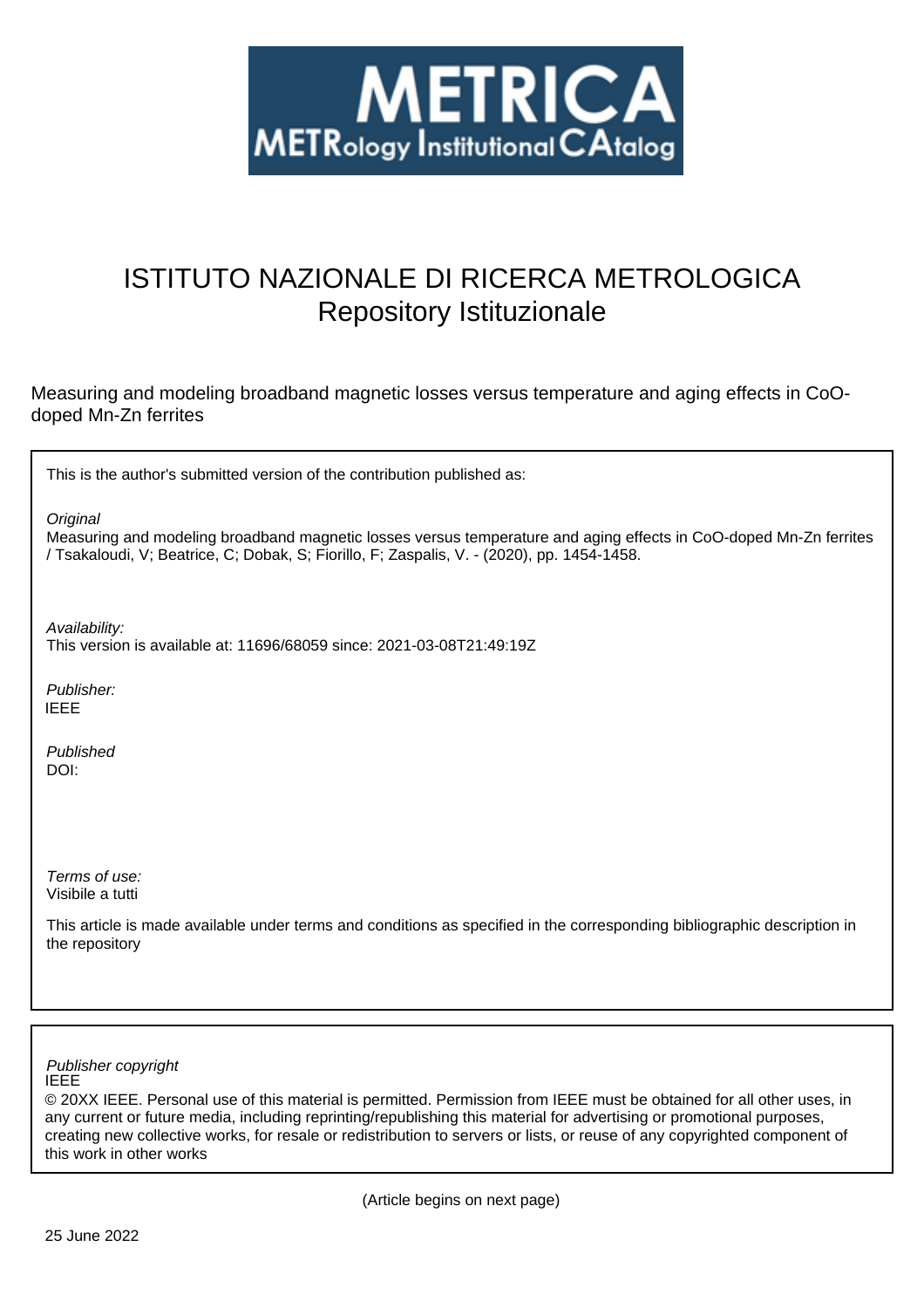# Measuring and modeling broadband magnetic losses versus temperature and aging effects in CoO-doped Mn-Zn ferrites

Vasiliki Tsakaloudi *Laboratory of Inorganic Materials, Chemical Process and Energy Resources Institute Centre for Research and Technology Hellas,* Thermi-Thessaloniki, Greece [vikaki@cperi.certh.gr](mailto:vikaki@cperi.certh.gr)

Fausto Fiorillo *Advanced Materials Metrology and Life Science Division Istituto Nazionale di Ricerca Metrologica,* Torino, Italy [f.fiorillo@inrim.it](mailto:f.fiorillo@inrim.it)

Cinzia Beatrice *Advanced Materials Metrology and Life Science Division Istituto Nazionale di Ricerca Metrologica,* Torino, Italy [c.beatrice@inrim.it](mailto:c.beatrice@inrim.it)

Vassilios Zaspalis *Laboratory of Materials Technology, Department of Chemical Engineering, Aristotle University of Thessaloniki, Thessaloniki, Greece* zaspalis@auth.gr

Samuel Dobák *Institute of Physics, Faculty of Science, P.J. Šafárik University* Košice, Slovakia samuel.dobak@upjs.sk

*Abstract* **— We analyze the physical mechanisms associated with addition of CoO to sinteredMn-Zn ferrites and the ensuing stabilization versus temperature of their magnetic properties. We determine, in particular, the value and behavior of the magnetic anisotropy as a function of doping and temperature and we model in physical terms the evolution of the energy loss in the investigated frequency (DC – 1 GHz) and temperature (- 20 °C – +130 °C) ranges. We show that magnetic aging by long exposure of the CoO-doped ferrites at 200 °C is minimized by additional TiO2 doping. This is observed to restrain the increase of the extra-anisotropy induced by directional ordering of the Co2+ cations.** 

*Keywords—Mn-Zn ferrites, magnetic anisotropy, magnetic losses.* 

### I. INTRODUCTION

Modern power electronic applications, such as those in mobile communications, automotive, electric charging, and other sectors, often require the development of soft magnetic materials operating over a wide range of temperatures with the lowest possible power losses. To this end, it is common practice in the conventional ceramic/industrial manufacturing of sintered Mn-Zn ferrites to introduce selected additives, with the objective of achieving the best compromise between intrinsic and structural dependent magnetic properties [1], [2]. Solute cations can modify, in particular, sign and value of the magnetic anisotropy in a temperature dependent fashion, leading to the phenomenon of anisotropy compensation [3]. For example,  $Co<sup>2+</sup>$  ions, obtained by dissolution of CoO added to the prefired powders, combine their anisotropy with the native anisotropy, associated with the  $Fe<sup>3+</sup>$  cations, of the host lattice. With appropriate concentrations of CoO, the temperature dependence of the resulting anisotropy constant <*K*eff>, that is, of magnetic permeability and losses, can be effectively loosened, with obvious benefits in many applications [4], [5]. However, CoO-doped ferrites are prone to magnetic aging, when exposed for a long time to sufficiently high temperatures, because the  $Co^{2+}$  cations tend to diffuse in anisotropic fashion. This becomes an obvious drawback, because recent material requirements, like those imposed by automotive applications, call for a stable magnetic performance of the Mn-Zn ferrite cores against thermal exposure. On the other hand, it is known that  $Ti^{4+}$  ions can hinder the diffusion of  $Co<sup>2+</sup>$  [6]. Consequently, addition of TiO<sub>2</sub> has been investigated as a tool for compensating the aging effect promoted by  $Co^{2+}$  [7]. But a coherent physical approach to the manifold magnetic phenomenology ensuing from manipulation of such additives lacks at present time in the literature.

In this work, we investigate by experiment and theory the magnetic properties of CoO-added Mn-Zn ferrites, their dependence on temperature and magnetizing frequency, the effect of aging, and its control by addition of  $TiO<sub>2</sub>$ . The strict relationship existing between magnetic permeability and energy loss is highlighted and the way these quantities are influenced by doping upon an extremely wide range of frequencies is quantified. The underlying physical approach relies, on the one hand, on the principle of loss decomposition and, on the other hand, on the role of ferromagnetic resonance.

### II. EXPERIMENTAL METHOD

The preparation of the investigated ferrite specimens included the solid state processing of selected high-purity raw materials following the proportion of 0.487 mol %  $Fe<sub>2</sub>O<sub>3</sub>$ , 0.421 mol % MnO and 0.092 mol % ZnO, which were weighed, mixed and prefired at 850°C in air. Certain additives, such as CaO and  $Nb<sub>2</sub>O<sub>5</sub>$  were pre-selected [8, 9], while CoO addition varied between 0 and 6000 ppm. The 3000 ppm CoO-doped ferrite, which shows the best stability of the magnetic properties versus temperature, was then enriched by  $TiO<sub>2</sub> = 1000$  and 5000 ppm. The doped batches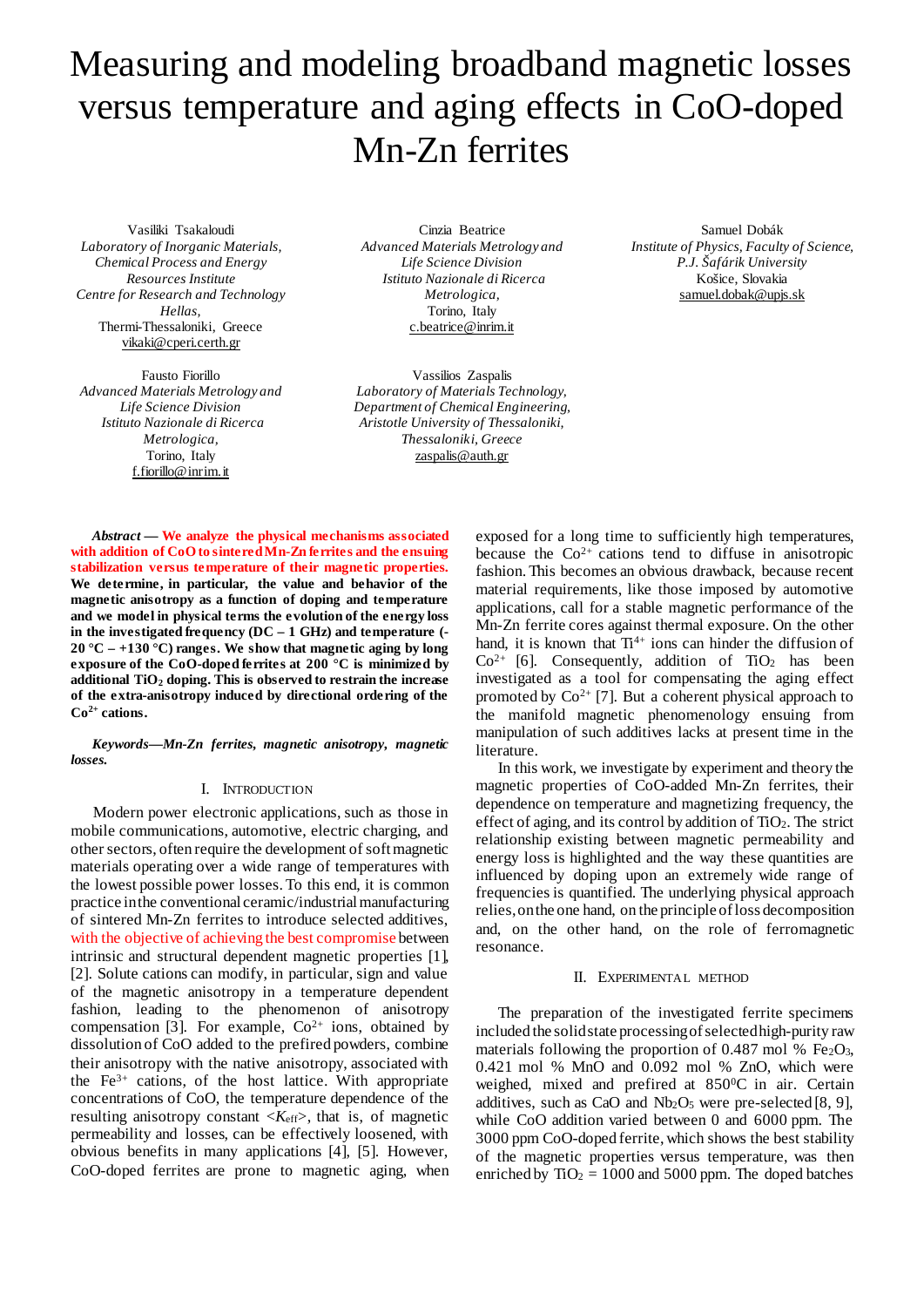were milled for 9 hours and were subsequently granulated using 0.2 wt % Polyvinyl Alcohol. The specimens, uniaxially compacted with a press density of  $2.90 \pm 0.02$  g/cm<sup>3</sup>, were sintered at  $1325\text{°C}$  according to the Morineau-Paulus equilibrium[10], in order to reach a constant oxidation degree of the material during heating and cooling. The prepared powders were morphologically and structurally evaluated by means of laser scattering,  $N_2$  adsorption-desorption and X-Ray Diffraction respectively, while the sintered specimens were examined in terms of sinter density and polycrystalline microstructure by means of Archimedes' method and scanning electron microscopy, respectively. The aging test of the specimens containing  $TiO<sub>2</sub>$  was performed by thermal exposure of the cores at  $200^{\circ}$ C for 100 hours in air. Ring samples of outside diameter  $D_0 = 14$  mm, inside diameter  $D_i$  $= 9$  mm, and thickness of 4.55 - 5.02 mm were prepared. Selected specimens of each doping level had their thickness reduced to about 1 mm, in order to make negligible the eddy current losses at all frequencies.

The DC magnetization curve, measured on the ring samples up to  $H = 6$  kA/m and extrapolated in the  $(J, 1/H)$ plane to the limit  $1/H \rightarrow 0$  provided saturation polarization values *J*<sup>s</sup> at room temperature ranging between 0.540 T (without CoO and TiO<sub>2</sub> additions) and  $0.504$  T (with CoO = 3000 ppm and  $TiO<sub>2</sub> = 5000$  ppm). The AC characterization was performed applying the fluxmetric method up to a few MHz and a transmission line method, based on the use of a Vector Network Analyzer (VNA), between a few hundred kHz and 1 GHz. Details on the employed fluxmetric setup and the VNA procedure are provided in [7, 11]. Measurements of the real  $\rho'$  and imaginary  $\rho''$  parts of the electrical resistivity, carried out by the four-point method up to 20 MHz, reveal the typical RC response of the Mn-Zn sintered ferrites. ρ' attains a constant value (corresponding to the average resistivity of the grains) and  $\rho$ " becomes negligible, because of the capacitive short provided by the nanometer thick grain boundaries, above about 1 MHz [12].

#### III. EXPERIMENTAL RESULTS AND DISCUSSION

The preliminary evaluation of the ferrite material showed that all prepared Co-doped and Co-Ti-doped Mn-Zn ferrite powders are morphologically and structurally comparable. All sintered specimens are of pure cubic (spinel) structure. The comparison of the polycrystalline microstructure of the sintered Co-doped samples shown in Figs. 1a-c revealed that the addition of Co does not affect grain growth, as the average grain size ( $\langle s \rangle \sim 11.8 \text{ }\mu\text{m}$ ) remains basically unchanged. However, the introduction of  $TiO<sub>2</sub>$  is known to limit to some extent the grain growth [13], as confirmed by the images presented in Fig. 1d (<*s*> ∼ 10.1  $\mu$ m). This can be explained, according to (1), in terms of equilibrium between the material and the atmosphere during the sintering process

$$
\text{Fe}^{3+} + \frac{1}{2} 0^{2-} + \frac{3}{10} V_c \leftrightarrow \text{Fe}^{2+} + \frac{1}{4} 0_2 \tag{1}
$$

Because of the presence of  $Ti^{4+}$  and the associated creation of cation vacancies *V*c, the diffusion mechanism for impurity ions is enhanced and so is their segregation at the grain boundaries. The reaction (1) is retarded (shifted to the left) and the concentration of  $Fe<sup>2+</sup>$  is limited by the formation



Fig. 1. SEM micrographs of Mn-Zn ferrites with different degrees of doping: a) Undoped; b) Doped with addition of  $3000$  ppm  $CoO$ ; c) 5000 ppm CoO; d) 3000 ppm CoO + 5000 ppm TiO<sub>2</sub>.

of tightly bound  $Ti^{4+}$ -Fe<sup>2+</sup>pairs.

The basic outcome of optimal CoOaddition is the reduced dependence of magnetic loss and initial permeability on temperature. Such property bears an obvious advantage in applications (e.g. in power electronics), where working temperatures around 100 °C are the rule. It chiefly arises from the smoothing of the dependence of the magnetocrystalline anisotropy  $\langle K_{\text{eff}} \rangle$  versus temperature, which we have quantitatively estimated across the whole spectrum of adopted CoO additions [12]. Such estimate, going beyond the usual qualitative assumptions of the literature, follows from the identification of the rotational permeability  $\mu_{\text{rot}}$ , as distinguished from the domain wall  $(DW)$  permeability  $\mu_{dw}$ . A procedure has in fact been devised, by which, starting from the idea that the imaginary permeability  $\mu$ <sup>"</sup> (i.e the loss) at low (quasi-static) frequencies is exclusively due to the DW motion, we can eventually obtain the permeability components  $\mu'_{dw}$ ,  $\mu'_{dw}$ ,  $\mu'_{rot}$ ,  $\mu''_{rot}$  as a function of frequency [14]. To remark that the concept of complex permeability holds and  $\mu = \mu'$ -j $\mu'$  can be taken as a magnetic constitutive equation of typical Mn-Zn ferrites up to peak polarization value *J*<sup>p</sup> ∼ 100 - 200mT. We thus arrive, by knowledge of the DC relative rotational permeability  $\mu_{\text{rot,DC}}$ , at the following estimate for the effective anisotropy constant

$$
\langle K_{\rm eff} \rangle \cong J_{\rm s}^2 / 3\mu_0 \mu_{\rm rot,DC} \quad , \quad [J/m^3] \quad (2)
$$

where  $\mu_0$  is the magnetic constant and, according to the experiments,  $\mu_{\text{rot,DC}} >> 1$ . With the concept of effective anisotropy we account for the contributions arising, besides the one-ion term provided by the crystalline symmetry, from the internal (grain-to-grain) magnetostatic fields and possible directional ordering effects. The latter contribution is what is expected to occur in the aged CoO-doped ferrites, as the result of the anisotropic diffusion of the  $Co<sup>2+</sup>$  cations towards the B-sites. Whatever the magnetization process (DW motion, rotations, their resonant phenomena), <*K*eff> is involved, the lower  $\langle K_{\text{eff}} \rangle$  the softer the magnetization process and the lower the resonance frequency. The overall view of the evolution of  $\langle K_{\text{eff}} \rangle$  with temperature shown in Fig. 2 for different degrees of doping, before and after aging, makes clear how, by suitable CoO addition,  $\langle K_{\text{eff}} \rangle$  is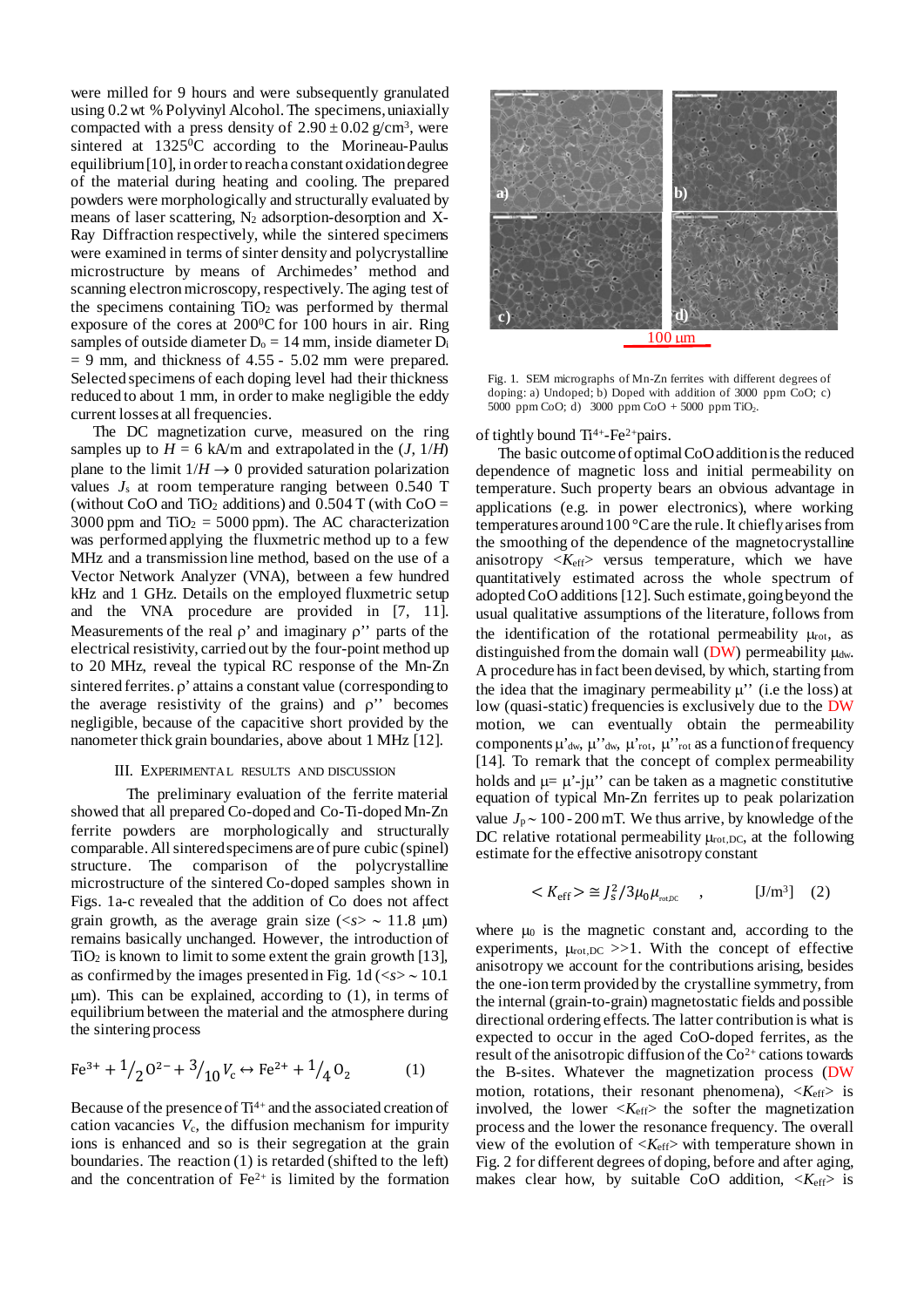

Fig. 2. Effective average anisotropy constant  $K_{eff}$  versus temperature, as calculated, according to  $(2)$ , from the rotational DC permeability  $\mu_{\text{rot,DC}}$ . The smoothing out of the  $K_{\text{eff}}$  vs. *T* dependence by 3000 ppm CoO doping is apparent. With the addition of 5000 ppm TiO<sub>2</sub>, the increase of  $\langle K_{\text{eff}} \rangle$  upon aging (100 hours at 200 °C) is dramatically reduced.

decreased in value and smoothened in its dependence on temperature. However, a prolonged treatment at 200 °C, emulating likely working conditions of the magnetic cores, is conducive to an increase of  $\langle K_{\text{eff}} \rangle$  by directional ordering in the CoO-doped ferrites. Here the role of the  $Ti^{4+}$  ions, resulting from the dissolution of additional 5000 ppm  $TiO<sub>2</sub>$ , in curbing this

process is apparent.

This evolution of  $\langle K_{\text{eff}} \rangle$  with doping and temperature has an obvious counterpart in the behavior of the magnetic loss  $W(f, J_p)$  versus frequency *f* and  $J_p$ . It is a matter best assessed by adopting the concept of loss separation, both for what concerns the standard decomposition of *W* into the hysteresis *W*h, excess *W*exc, and classical *W*cl components [15] and the separation between rotational and DW related losses [16].

On the one hand, the DW energy, directly affecting *W*<sup>h</sup> and  $W_{\text{exc}}$ , is proportional to  $K_{\text{eff}}^{1/2}$ . On the other hand, the energy dissipated via damped spin rotation inside the



Fig. 3. An example of behavior of the relative rotational permeabilities  $\mu'_{\text{rot}}(f)$  and  $\mu''_{\text{rot}}(f)$  versus frequency (solid lines), as extracted from the complex permeability µ(*f*) in a CoO-doped Mn-Zn ferrite. The DW permeabilities  $\mu'_{dw}$  (*f*) and  $\mu''_{dw}$  (*f*) are obtained by subtracting the rotational quantities from the measured ones. The dashed lines are calculated starting from the Landau-Lifshitz equation for the damped spin precession, as discussed in [12, 14].

domains peaks at the resonance frequency  $f_0 \propto K_{\text{eff}}$ . It is then possible to qualitatively and quantitatively understand the behavior of magnetic loss and permeability versus frequency under the different conditions and parameters to be faced in applications by separating the DW and rotational contributions to the magnetization process and by correspondingly assessing the behaviors of the loss components. To this end, a specific methodology has been devised, where the measured permeability is decomposed in the rotational  $\mu_{\text{rot}} = \mu_{\text{rot}} - j\mu_{\text{rot}}$  and DW  $\mu_{dw} = \mu_{dw} - j\mu_{\text{rot}}$ contributions [12, 14]. An example of such decompositionin the 3000 ppm CoO ferrite is shown in Fig. 3. The experimental  $\mu$ <sup>'</sup><sub>rot</sub> and  $\mu$ <sup>'</sup><sup>'</sup><sub>rot</sub> are theoretically predicted (dashed lines) as solutions of the Landau-Lifshitz equation with distributed anisotropy fields  $H_{k,eff} = 2 < K_{eff} > / J_s [17]$ . It is then immediate to translate the calculated  $\mu$ <sup>'</sup><sub>rot</sub> and  $\mu$ <sup>'</sup><sub>rot</sub> into the corresponding  $W_{\text{rot}}(f) \cong W_{\text{cl}}(f)$  and obtain the loss decomposition shown in Fig. 3 (thin sample, dashed lines). To note in this figure that CoO doping brings about a remarkable decrease of the hysteresis loss, which increases to some extent again after aging. This effect is quantified by the expression

$$
W_{\rm h}(J_{\rm p}) = 8a(J_{\rm p})\sqrt{A} \frac{\sqrt{2K_{\rm eff}}}{J_{\rm s}\ll s} \cdot \frac{\mu_{\rm dw, dc}}{\mu_{\rm dw, dc} + \mu_{\rm rot, dc}} J_{\rm p} \quad , \quad [J/\rm{m}^3] \tag{3}
$$

where  $a(J_p)$  is a parameter lumping the effect of the material microstructure and *A* is the exchange stiffness constant [12]. Fig. 4 shows that the eddy current losses are confined to very high frequencies, beyond a few MHz, and become negligible in sufficiently thin samples  $(d \leq 1.5 - 1.0 \text{ mm})$ . The corresponding term  $W_{\text{eddy}}(f)$  is calculated by a simple



Fig. 4. Magnetic energy loss *W*(*f*) before and after 3000 ppm CoO addition. The doped material is eventually subjected to 100-hour aging at 200 °C. The dashed lines show an example of decomposition of the measured loss according to  $W(f) = W_h + W_{\text{exc}}(f)$  $+ W_{rot}(f)$ , where  $W_{rot}(f)$  is calculated starting from the solution of the Landau-Lifshitz equation with distributed anisotropy field. The hysteresis component behaves according to (3). The bifurcation of *W*(*f*) beyond a few MHz is related to the dissipation by eddy currents in the thicker sample.